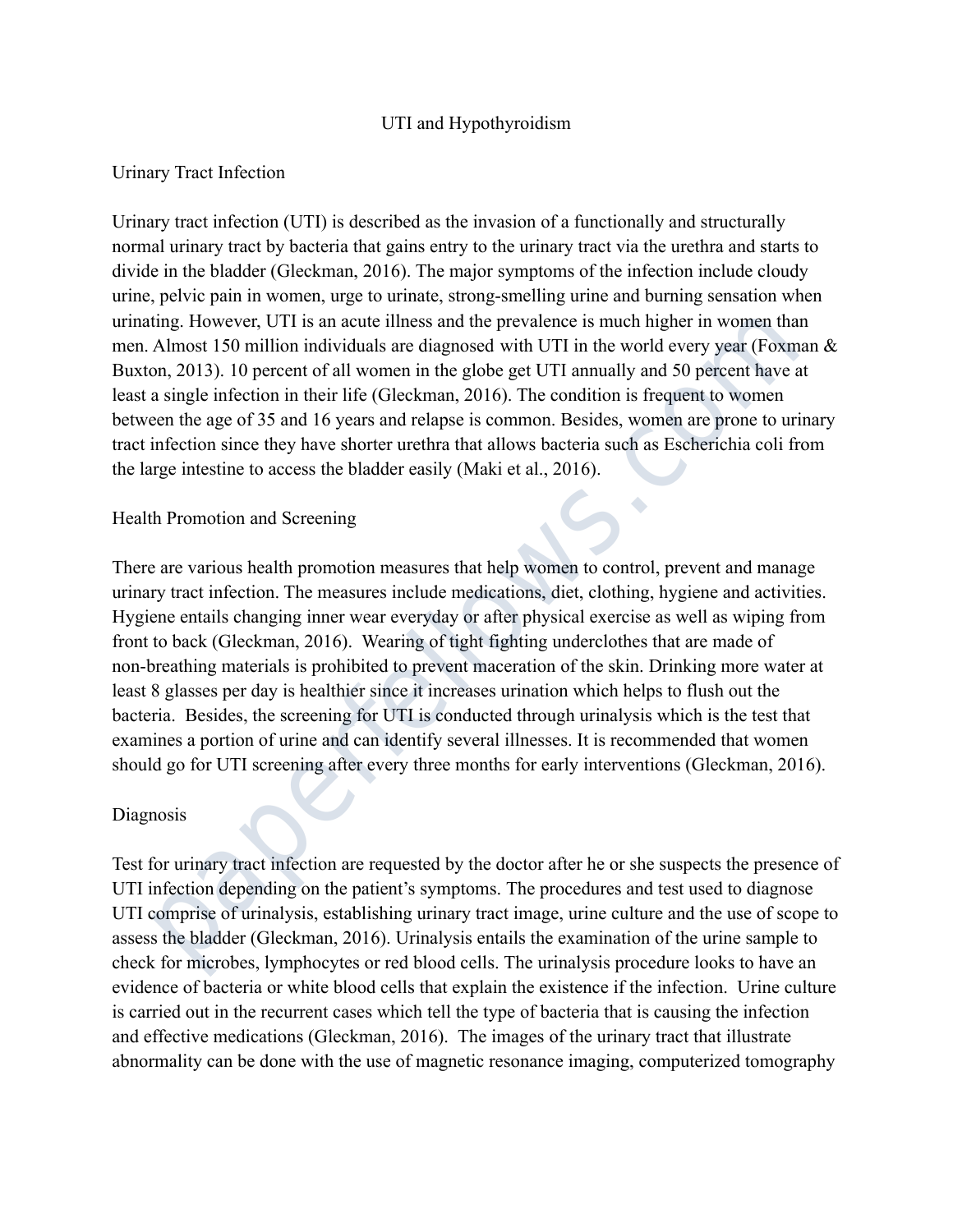scan and ultrasound. Likewise, the cystoscope is penetrated in the urethra and passed to the bladder to enable cystoscopy.

# Treatment and Management

The remedy for UTI in female entails a short course of antibiotics of three-day tablets or capsules. Secondly, the management comprises of maintaining hygiene, drinking more water, urinating immediately after the urge as well as regular physical activities (Foxman & Buxton, 2013). Medicines that are prescribed for simple UTIs are cephalexin, monurol, Cipro and Rocephin while frequent infections are treated with vaginal estrogen therapy, single antibiotic dose after sex and low antibiotic dose for six months. However, severe UTI is treated by the use of intravenous antibiotic in the healthcare facility (Altarac & Papeš, 2014).

## Patient Education and Follow-up

Patient education for UTI includes the symptoms, causes, treatment and prevention measures. Patients should be educated on the causes and good personal hygiene that include changing the inner clothes, regular baths and wiping from front to back. Also, drink plenty of water to assist in flushing the bacteria and emptying bladder completely immediately when the urge for urination arises at least after three hours. Furthermore, take a lot of vitamin C by eating citrus fruits which makes the urine acidic thus killing the bacteria (Foxman & Buxton, 2013). Moreover, wear cotton underwear since cotton does not catch moisture. A frequent follow-up urine portion is recommended after treating UTI to prevent the disease recurring. Moreover, follow-up should be arranged via phone after 24 hours of treatment to monitor the reaction to the therapy and 48 hours to modify the remedy if the outcomes of antibacterial sensitivity illustrate the need for adjustment (Foxman & Buxton, 2013). Moreover, 7 to 10 days follow-up should be arranged to evaluate the patient's medical course. between that are prescribed to simple O I is are equatastin, monitor, Cupyo and Ab the mean the denoted or simple in the denoted and low antibiotic dose for six months. However, severe UT1 is treated by the may not alter

# Traditional and Nontraditional Treatment

The traditional treatment of UTI entails the use of antibiotic and the duration and type depends on the group of bacterium and health condition present in the urine. Common antibiotics prescribed include ampicillin, amoxicillin, Cipro, and Bactrim (Foxman & Buxton, 2013). On the other hand, the nontraditional remedies entail taking cranberry products, D-mannose and alkalinizing the urine (Maki et al., 2016). Besides, drugs used in traditional therapy are not necessary and can cause other problems in future since they may destroy beneficial bacteria that are responsible for preventing pathogenic bacteria. Also, medication do very little to avert the recurrence of the infection since they only fix the issue for a short term (Altarac & Papeš, 2014). Conversely, nontraditional remedies provide a long-term solution for the UTI since they have the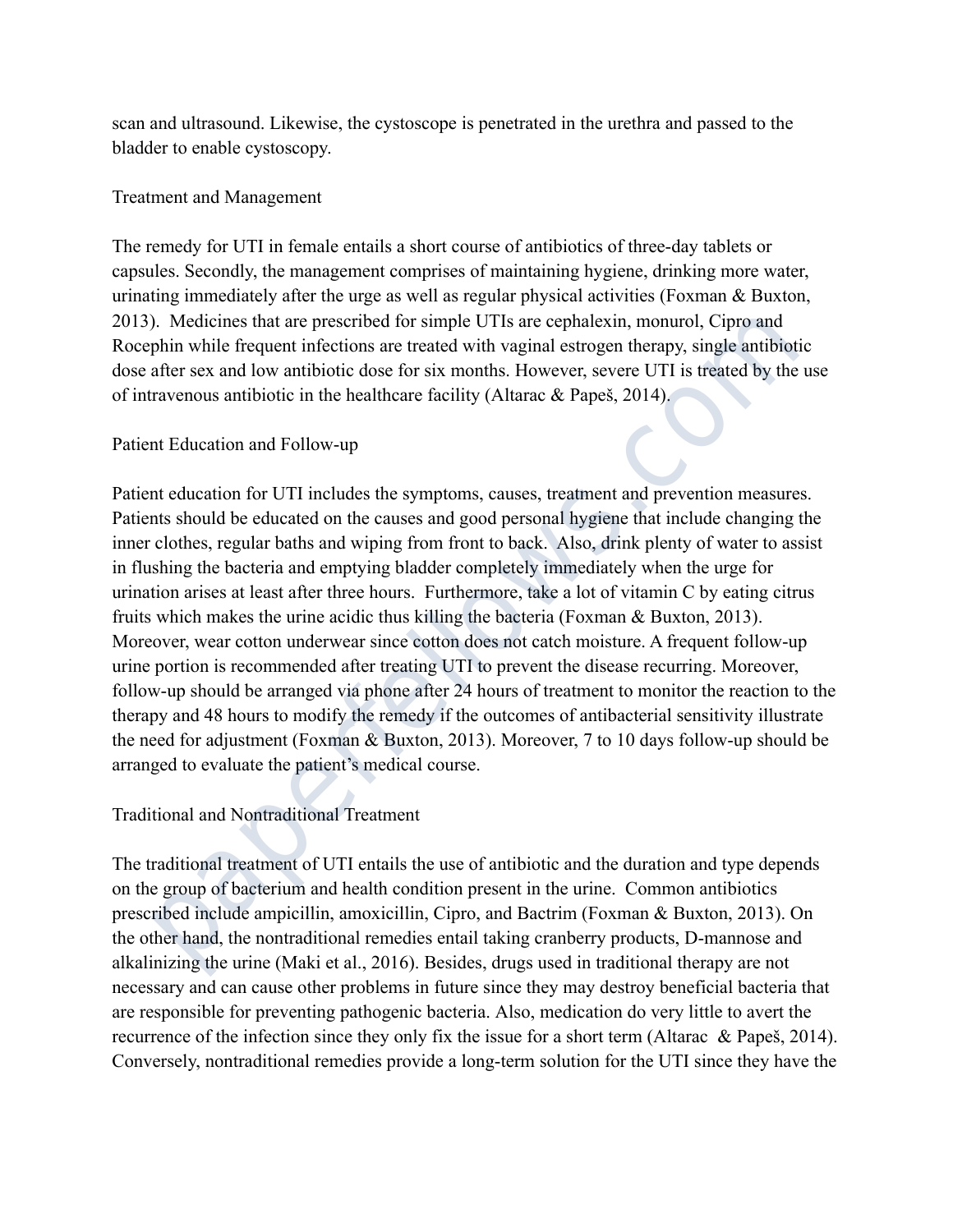infection-fighting properties that hinder the growth of bacteria with less or no destruction of the beneficial bacteria in the body (Maki et al., 2016).

# Hypothyroidism

Hypothyroidism refers to the malady of endocrine system where thyroid gland produces inadequate thyroid hormone due to iodine deficiency. The disorder is a chronic disease manifested by various symptoms comprising of puffy face, weight gain, fatigue, constipation, diminished sex life and brittle hair (Benito, 2015). Moreover hypothyroidism is associated with depression, impaired memory, high blood cholesterol and decreased heart rate. It is estimated that above one billion people globally have iodine deficiency and 80 percents are women (Dunn & Turner, 2016). Females have 5 to 8 times chances to develop hypothyroidism than men. However, women are vulnerable to hypothyroidism because of increased iodine need during pregnancy, various hormonal leaps and their bodies are sensitive to hormone adjustments and respond to the changes sharply than male body (Dunn & Turner, 2016). Other causes of hypothyroidism include radiation therapy, particular medications, autoimmune illness, thyroid surgery and remedy for hyperthyroidism. The disease leads to heart problems, pregnancy complication, goiter, and myxoedema coma.

# Health Promotion and Screening

Health promotion for hypothyroidism entails the use of diet that is rich in iodine hence preventing iodine deficiency. Moreover, iodization of table salt is recommended to ensure that all women from distinct social classes are able to consume iodine (Benito, 2015). Additionally, proper nutrition during pregnancy is necessary since pregnancy is a risk factor that predisposes women to hypothyroidism. The screening of hypothyroidism entails the blood test that evaluates the level of hormones such as thyroxine and triiodothyronine. Screening for hypothyroidism in women is important starting at the age of 35 years and continued after every 5 years (Azizi et al., 2014). Moreover, older women who are above 60 years and those with the family history of the infection should be screened regularly. In addition, pregnant and women who are planning to become pregnant are screened for hypothyroidism. issied sex life and britte harif (pentic). 2015). Moreover hyponyronials associated<br>sission, impaired memory, high blood cholesterol and decreased heart rate. It is estimate<br>bowe one billion people globally have iodine def

# Diagnosis

The diagnosis of hypothyroidism is done by conducting the thyroid function test that measures the hormone levels in the blood. The evaluation assesses the levels of thyroxine and thyroid-stimulating hormones in the blood (Azizi et al., 2014). Low levels of thyroxine and elevated thyroid-stimulating hormone indicates the presence of hypothyroidism. However, normal thyroxine levels but raised thyroid-stimulating hormone illustrates that the patient is at risk of developing the condition. Repeated blood test is recommended to check the development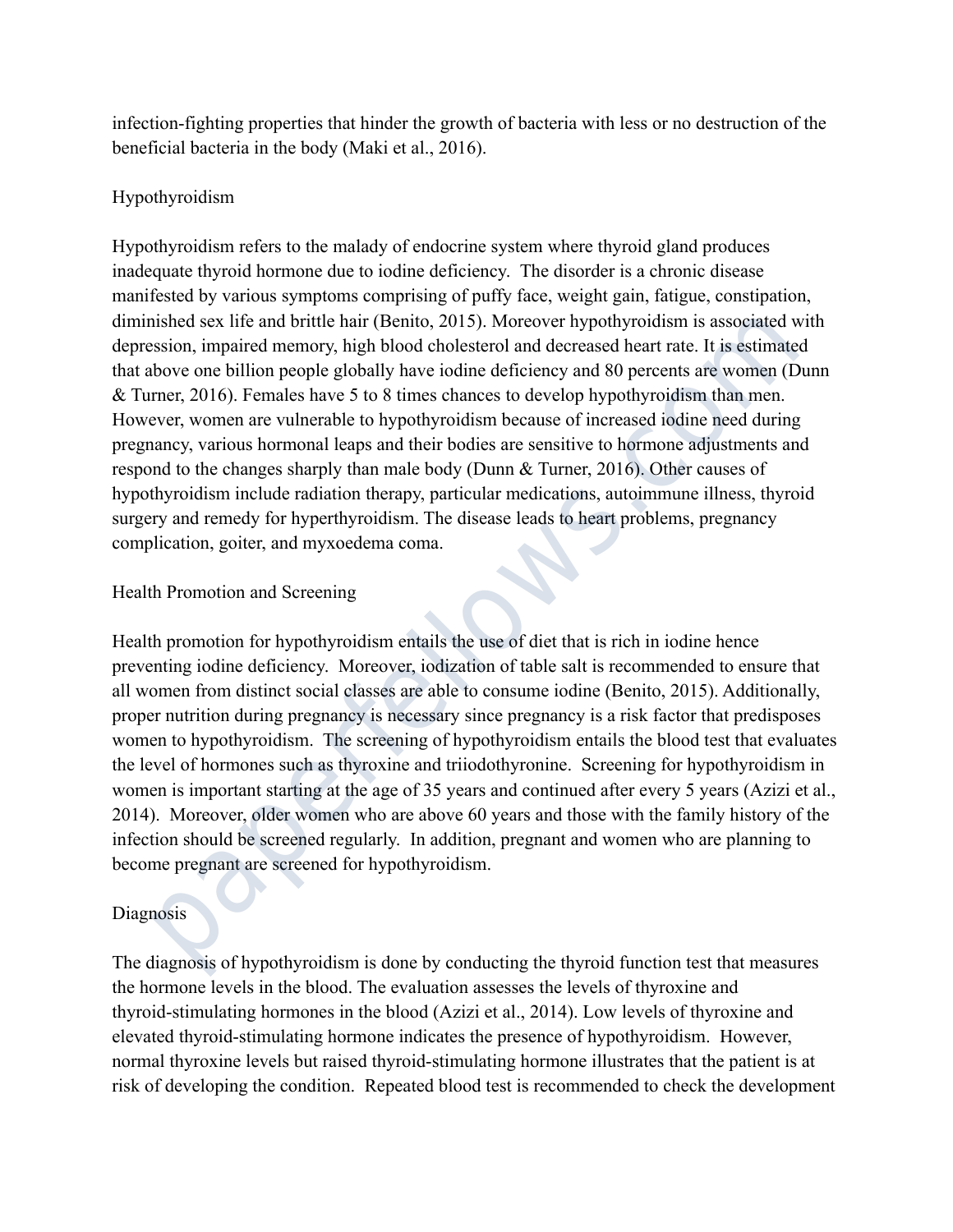of underactive thyroid (Azizi et al., 2014). Moreover, the thyroid function test helps the doctor to make the choice on the correct dosage to be used at the initial stage and for a long time.

# Treatment and Management

The remedy aims for hypothyroidism are to correct metabolic abnormality and reverse the clinical processes that are evidenced by correct levels of thyroxine and thyroid-stimulating hormones. Administration of a daily hormone substitution known as levothyroxine is used to treat the condition (Lee, Braverman, & Pearce , 2014). Full replacement doses are started to people who are healthy and young while older women and those identified with heart disease are given half or quarter of the expected dose for 4-6 weeks. However, several cases of moderate to mild hypothyroidism are managed with the initial dose of levothyroxine being 50-75 micrograms per day (Lee et al., 2014). The benefits of the treatment are achieved after 3 to 5 days of treatment but attaining the correct levels of hormones can take several months due to the delayed readaptation. Low doses of levothyroxine are administered at the initial phase of management and increased later depending on the body reaction.

# Patient Education and Follow-up

Patient education of the hypothyroidism condition comprises of information that enlightens the client on the causes, symptoms, complications, risk factors and best ways of treatment. A regular screening for hypothyroidism is necessary especially in women who are above 35 years and those who have been pregnant (Benito, 2015). It is important to note the signs and symptoms of hypothyroidism for the purpose of seeking early medical attention to avoid severe complications. Proper diet that entails foods rich in iodine as well as using table salt to cook food prevents the development of hypothyroidism (Dunn & Turner, 2016). Pregnant women should be screened for iodine deficiency within the first three months. On the matter of follow-up, the health provider should arrange for the follow-up at 3-5 days to check the patient's reaction on the levothyroxine and clinical benefits (Azizi et al., 2014). Frequent blood test with an interval of one month is necessary to monitor the progression of the condition. me conduitor (Lee, Braveman, & Pearce, 2014). Full replacement cooss are stated to thos the whol are the level of the expected dose for 4-6 weeks. However, several cases of moderation half or quarter of the expected dose f

# Traditional and Nontraditional Treatment

The traditional treatment for hypothyroidism entails the administration of levothyroxine which helps to restore the level of reduced thyroxine hormone. On the other hand, the nontraditional methods for managing hypothyroidism comprise of daily self-care and nutrition (Dunn & Turner, 2016). Consuming foods that are rich iodine and vitamin B reduces the risks for developing the condition. The use of levothyroxine is dependent on the age and healthy of the patient and the impacts are witnessed after 3 to 5 days. Moreover, the use of replacement hormone takes time to restore the function of the thyroid gland. In opposition, good nutrition, practicing deep breathing